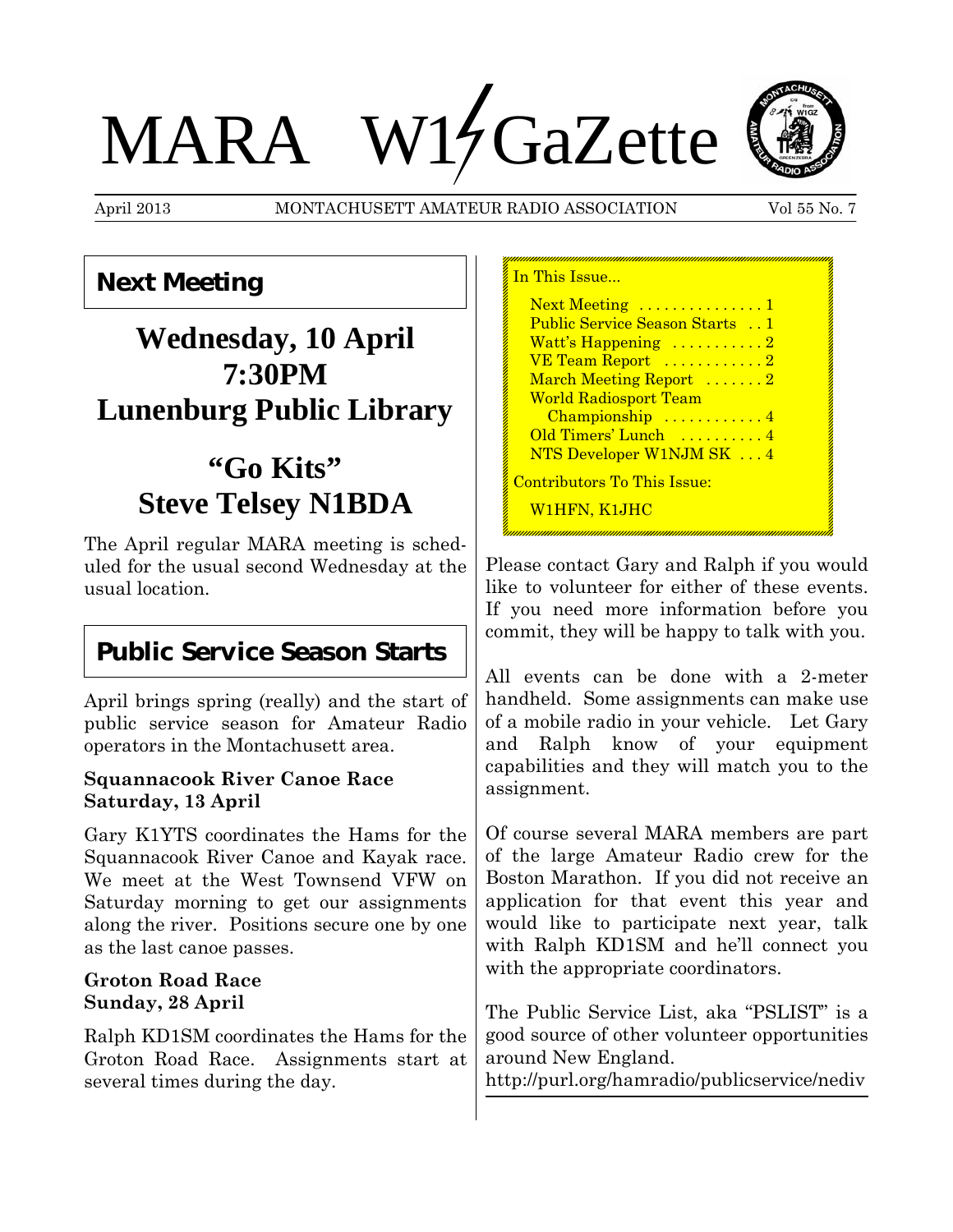## **Watt's Happening**

#### **Sundays, 0800 local 5330.5** (ch 1) USB Western Mass Emergency 60M Net Alternate frequencies are 5346.5 (ch 2), 5366.5 (ch 3), 5371.5 (ch 4), and 5403.5 (ch 5).

#### **Sundays, 0830 local 3937**

Western Mass Emergency Net. Alternate frequency is 3942 in case of QRN, QRM, or frequency in-use. Also a good idea to scan up and down 10kHz if you cannot find the net.

**Sundays, 0900 local 145.45-** Montachusett Emergency Net

**Mondays, 2000 local 147.525 simplex** Worcester Emergency Simplex Net

**Tuesdays, 1930 local 145.37-** Templeton Emergency Net

**Wednesdays, 1900 local 145.37-** Gardner/Templeton Emergency Net

**Wednesdays, 2100 local 28.341** Harvard Repeater Club 10 meter sideband net "Activity Night"

**Nightly, 2100 local 146.97-** Central Mass Traffic Net

**First Monday, 1900 local 3943, 7245** RACES Net

**Saturday, April 20; Brookline NH** NEARC Antique Radio flea

**Sunday, April 21; Cambridge MA** Flea at MIT; 3rd Sunday April - October

**May 3 & 4; Deerfield NH** NEARfest XIII

Additional ham fest and flea market information can be found on the W1GSL New England Area Ham - Electronic Flea Market list at http://web.mit.edu/w1gsl/Public/ne-fleas

## **VE Team Report**

The MARA Volunteer Examiners conducted the regularly scheduled 4th Wednesday VE session at the Lunenburg Senior Center on 27 March.

Six candidates were served at this session. Two new Technician licenses were earned, two upgrades to General, and one upgrade to Extra were also earned.

The examiners were Tom K1JHC, Gary K1YTS, Ralph KD1SM, Paul KD1YH, John KK1X, Charlie KT1I, and Don N1HVA.

The MARA Volunteer Exam Team schedules sessions for the fourth Wednesday of most months at the Lunenburg Senior Center, 25 Memorial Drive, Lunenburg MA. There will not be a session in April, however.

All levels of examination are available. Candidates should pre-register with Paul KD1YH at 978.597.6535 or by email to phupham@verizon.net.If no candidates have pre-registered by the Saturday prior to the scheduled session the session will be canceled.

## **March Meeting Report**

Minutes of the Montachusett Amateur Radio Association

13 March 2013

The meeting was called to order at 7:30 by Ray KB1LRL. Introductions were made, those in attendance were: Ray KB1LRL, Gary K1YTS, Norm W1BYH, Gordon N1MGO, Tom AB1GF, Charlie KT1I, Ken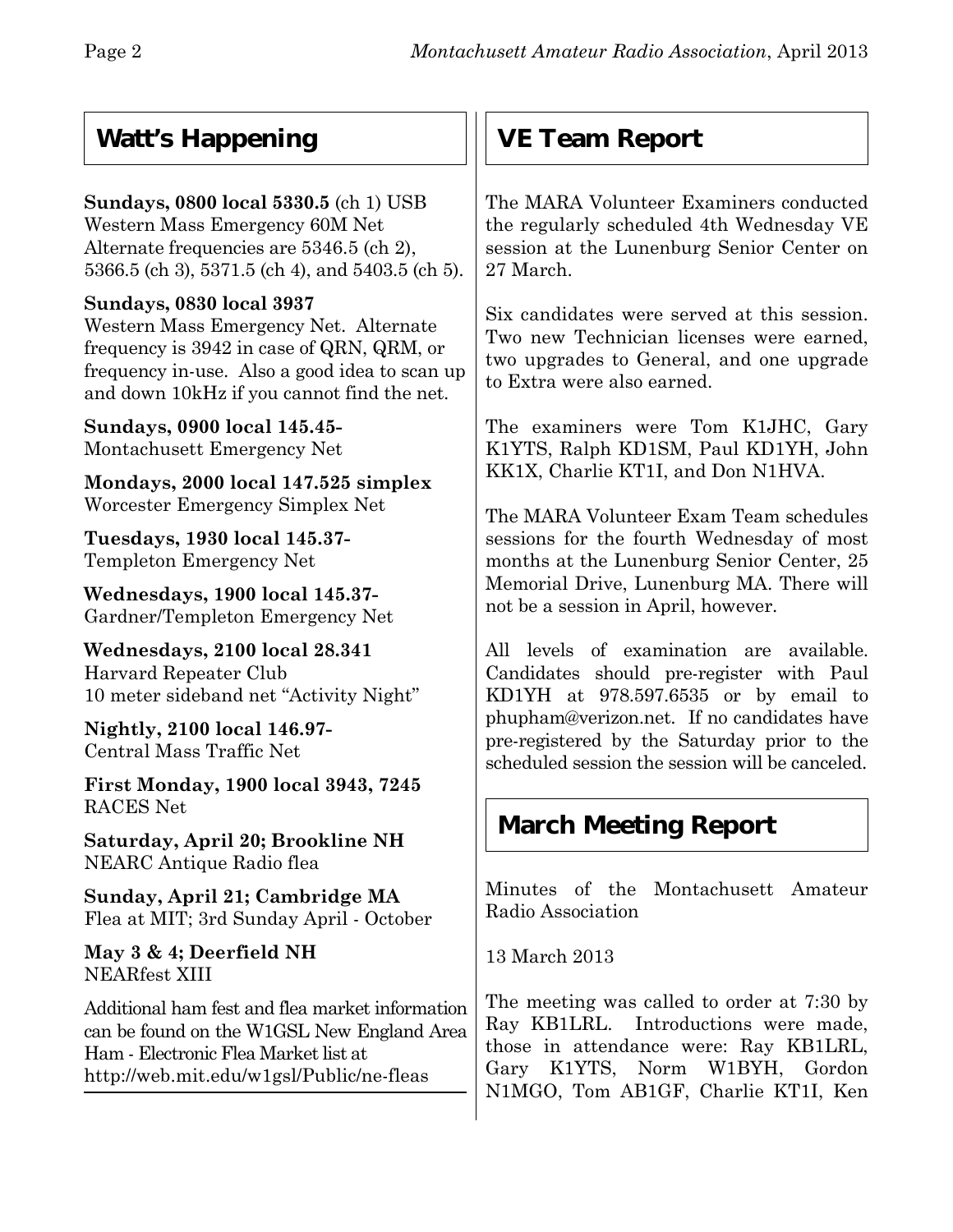## TheMARA W1/GaZette

is published by the Montachusett Amateur Radio Association just prior to the monthly meeting. The newsletter is distributed free to members and friends of Amateur Radio.

Contents copyright © 2013, MARA. Permission to use in other Amateur Radio publications with credit to MARA is hereby granted.

The deadline for materials to appear in the W1/GaZette is noon on the Sunday before the first Wednesday of the month.

#### **NEWSLETTER STAFF:**

| Editors:   | <b>Ralph Swick KD1SM</b>    |
|------------|-----------------------------|
|            | 978-582-7351 kd1sm@arrl.net |
| Webmaster: | Paul Upham KD1YH            |

#### **MEMBERSHIP INFORMATION:**

| Club Secretary:       | <b>Barry Fox W1HFN</b>                              |                      |
|-----------------------|-----------------------------------------------------|----------------------|
| <b>Annual Dues:</b>   | Regular<br>Family<br><b>Fixed income</b>            | \$25<br>\$30<br>\$15 |
| Meetings:             | 2nd Wednesday, 7:30pm<br>September to June          |                      |
| Mailing address: MARA | <b>PO Box 95</b><br>Leominster, MA 01453            |                      |
| Web site:             | $\frac{http://www.w1gz.org/}{http://www.w1gz.org/}$ |                      |

#### **OFFICERS:**

| Ray Lajoie, KB1LRL<br>rplajoie@comcast.net       | <b>President</b>      |
|--------------------------------------------------|-----------------------|
| Tom Antil, AB1GF<br>thantil@comcast.net          | <b>Vice President</b> |
| Barry Fox, W1HFN<br>foxbw@comcast.net            | Secretary             |
| Gordon LaPoint, N1MGO<br>n1mgo@arrl.net          | Treasurer             |
| Charlie Cayen, KT1I<br>kt <sub>1i@arrl.net</sub> | Trustee               |
| MARA owns and operates the W1GZ repeater on      |                       |

145.45 (CTCSS 74.4) in Fitchburg.

KB1UVP, Steve KB1YUP, Bill N1UZ, Tom W0TJP, Paul KD1YH, Mark KB1ZGC, Paul KB1WUG, John KK1X, Tom K1JHC, Bruce KB1YRS, Walter K1CMF, Ralph KD1SM, Chris KB1ZKL and Barry W1HFN. Our guest speaker was Eric K1NUN.

It was moved and seconded to accept the minutes of our last meeting as it appeared in the newsletter. Treasurer's report; the balance is \$1,579.50 and 263.58 in the repeater fund. The raffle brought in \$35.00, and the secretary neglected to write down the winner.

MARA will again be supporting the WRTC event this July 14th with two stations. Volunteers are needed to help set up the tower/beam, operating tent and generator. Contact Tom K1JHC, site manager, if interested.

Upcoming public service event is the Townsend Lions Canoe Race, scheduled for Saturday, 13 April. Volunteers are needed, Gary K1YTS passed around a sign-up sheet to those interested. The Groton Road Race takes place on Sunday, 28 April with at least 40 hams needed. Contact Ralph KD1SM if interested.

The Gardner repeater group will be holding the Western Mass Emergency Net at 1900L on Wednesday. This net will be linked like our W1GZ Sunday nets, all are invited to participate. The Mohawk club will have KM3T of the WRTC organization give a talk at their 27 March meeting.

Barry W1HFN donated surplus stock magnifying lenses to the club, free to all.

There was a short socializing break at 1925.

The meeting resumed and the floor was given over to Eric K1NUN who gave a very interesting talk on stealth antennas, and equally as important, stealth operating.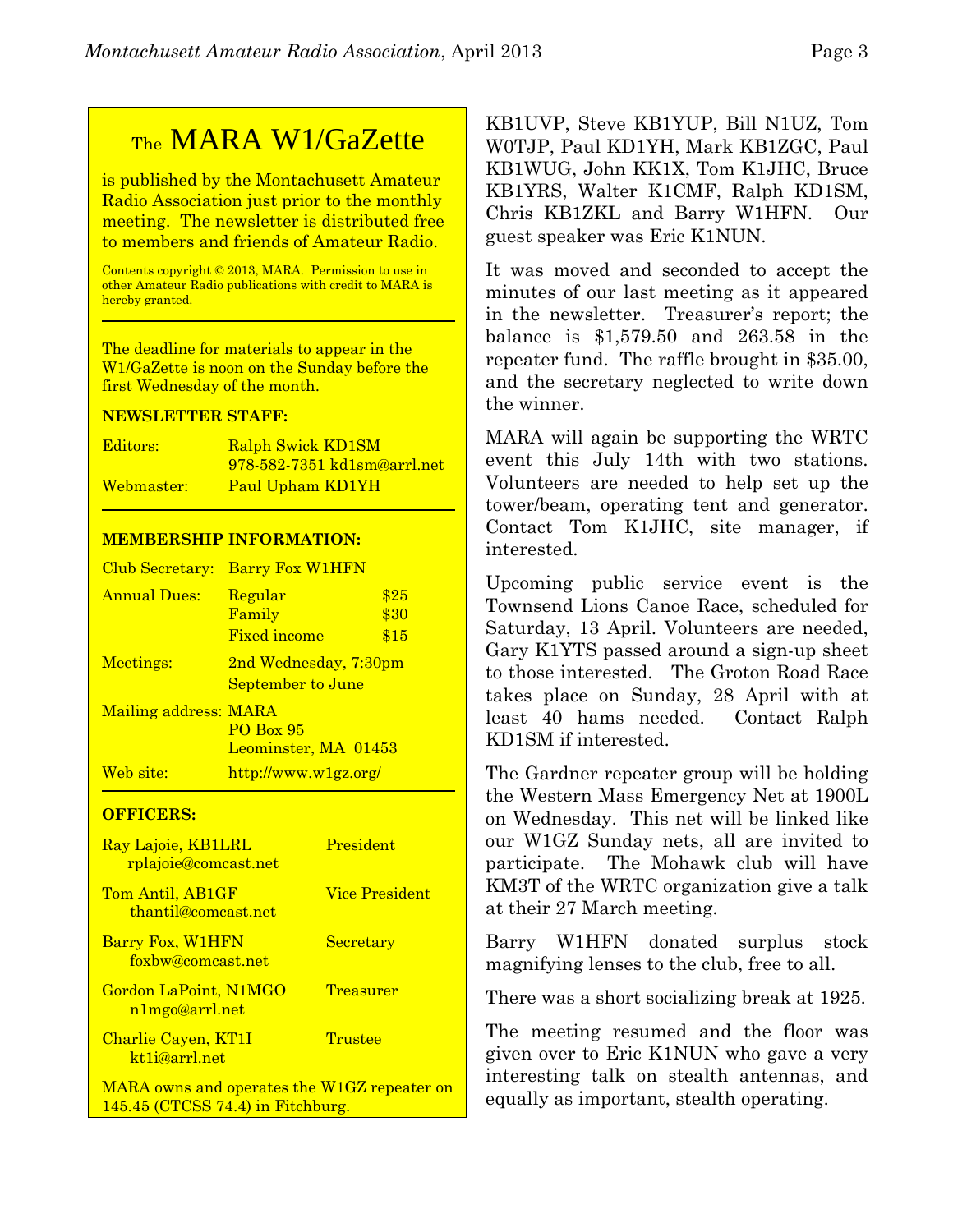A motion to adjourn was made at 9:00, seconded and carried.

Respectfully submitted, Barry W1HFN Secretary MARA

## **World Radiosport Team Championship**

de Tom K1JHC

On the second Weekend of this July we will be holding another Test in preparation for the World Radiosport Team Championship to be held in 2014. This year we hope to have two sites at Sholan Farms and we will need more hands. Please see me at the club meeting or call 978-534-9377 and volunteer your assistance. Two Tower Crews will be needed and we will have to provide Security from Friday evening to Sunday Noon.

The World Radiosport Team Championship is held in a different Country every four years. In 2014 the contest will not only be held in the United States, but here in New England.

Doug Grant K1DG has been in many competitions and with his partner John Dorr K1AR won the Championship in 1990. About 52 two man teams from countries around the world will come to New England on the second week of July, 2014. They will operate 24 hours from noon Saturday to noon Sunday using identical Radios, generators and Antennas.

## **Old Timers' Lunch**

#### de Tom K1JHC

The Old Timers met for lunch at Bickford's Restaurant on Wednesday April 3, 2013.

The topics were many, but gravitated to autos and their costs. These comments were vivid and interesting. Present were Charlie KT1I, Gary K1YTS, Norm W1BYH, Paul N1QDX, Al KB1TNN, Tom K1JHC, Barry W1HFN, and Ken KB1UVP.

Please join us the first Wednesday of each month at 12:00pm.

### **National Traffic System Developer George Hart, W1NJM (SK)**

#### QST de W1AW

Special Bulletin 3 ARLX003 From ARRL Headquarters Newington CT March 26, 2013

To all radio amateurs

George Hart W1NJM -- the chief developer of the National Traffic System (NTS) - passed away Sunday, March 24. He was 99. An ARRL Charter Life Member, Hart spent more than four decades as a member of the ARRL Headquarters staff and continued to be an active amateur and regular participant in Field Day. In 1984, the ARRL Board of Directors named Hart as an ARRL Honorary Vice President.

First licensed in 1929 as W3AMR in Pennsylvania, Hart began his ARRL career in August 1938 as a second operator at the W1AW Maxim Memorial Station, which was new at the time. He took over as Acting Communications Manager in 1942 when then-Acting Communications Manager John Huntoon, W1LVQ, left the ARRL for active duty in the US Coast Guard during World War II. Beginning with the December 1942 issue, Hart contributed almost 1000 articles to QST, with topics ranging from public service to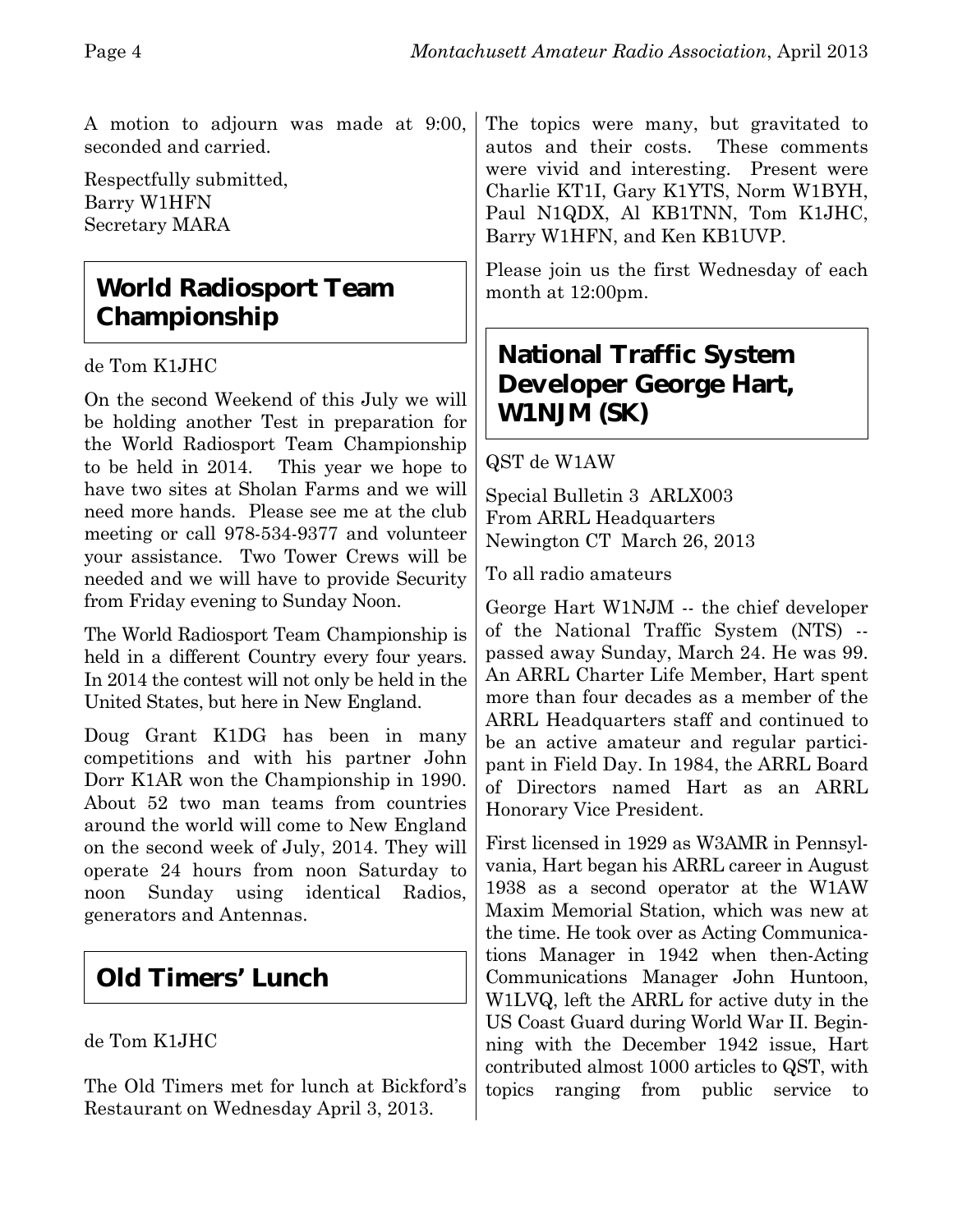simulated emergency tests to traffic handling pointers; he also penned the monthly columns "Operating News" and "Amateur Radio Public Service." Hart served in the Army Air Force from 1944-1946, returning to his job as a Communications Assistant at

ARRL Headquarters under Ed Handy, W1BDI, after the war. During his tenure at the League, Hart served as Communications Assistant, National Emergency Coordinator and ultimately as Communications Manager from 1967 until his retirement in 1978.

"George Hart exemplified the finest of the 'old school' radio amateurs for whom operating skill and public service were paramount," said ARRL Chief Executive Officer David Sumner, K1ZZ. "For many years -- as a private endeavor from his own station -- he offered high-speed Morse code practice at up to 65 words per minute. George set and met high standards in everything he did, inspiring generations of radio amateurs to do the same."

Hart announced the National Traffic System in the September 1949 issue of QST. In his article "New National Traffic Plan: ARRL Maps New Traffic Organization for All Amateurs," he outlined the new system.

"During 1948, practically every section in the ARRL field organization had a net of some kind going, and 47 sections had nets devoted exclusively to traffic handling. If, in each section net, a certain station (or stations) was designated to take all traffic going outside the section, this station then to report to a later net having greater coverage, and the same procedure repeated funneling into still greater coverage areas, we would have a traffic organization of national scope capable of handling traffic to (and from) any point in the entire field organization, which includes the entire United States, most of its Possessions and most of Canada.

"This in briefest outline, is the essence of the ARRL National Traffic Plan. It takes the already-existing section net as a unit and makes two larger unit categories which are called 'regional' and 'area' nets. Each regional net covers a certain number of section nets (normally those within a certain call area), and each area net covers a certain number of regional nets (normally those within a time zone). The area nets, of which there are four (one for each time zone), pass traffic around among themselves, and it then comes back down through regional and section nets again in the same evening. This requires organization and teamwork of no small dimensions, but it will work if we get together on it and push."

In 2009, the ARRL Board of Directors created the George Hart Distinguished Service Award. This annual award is conferred upon an ARRL member whose service to the League's Field Organization is of the most exemplary nature.

Ellen White, W1YL, remembered Hart fondly: "George was my 'boss' for a number of years in the ARRL's Communication Department. His devotion to the National Traffic System and all forms of emergency communication were legendary, as well as was his even-handed management of all operating phases. I will miss Geo, and that's no joking matter."

Hart was a member of the ARRL A-1 Operator Club, the Quarter Century Wireless Association and the Newington Amateur Radio League, which he helped create in 1946 and for which he served as its first president. He was inducted into the CQ Hall of Fame in 2010 for his contributions to the NTS.

A memorial service is being planned for April.